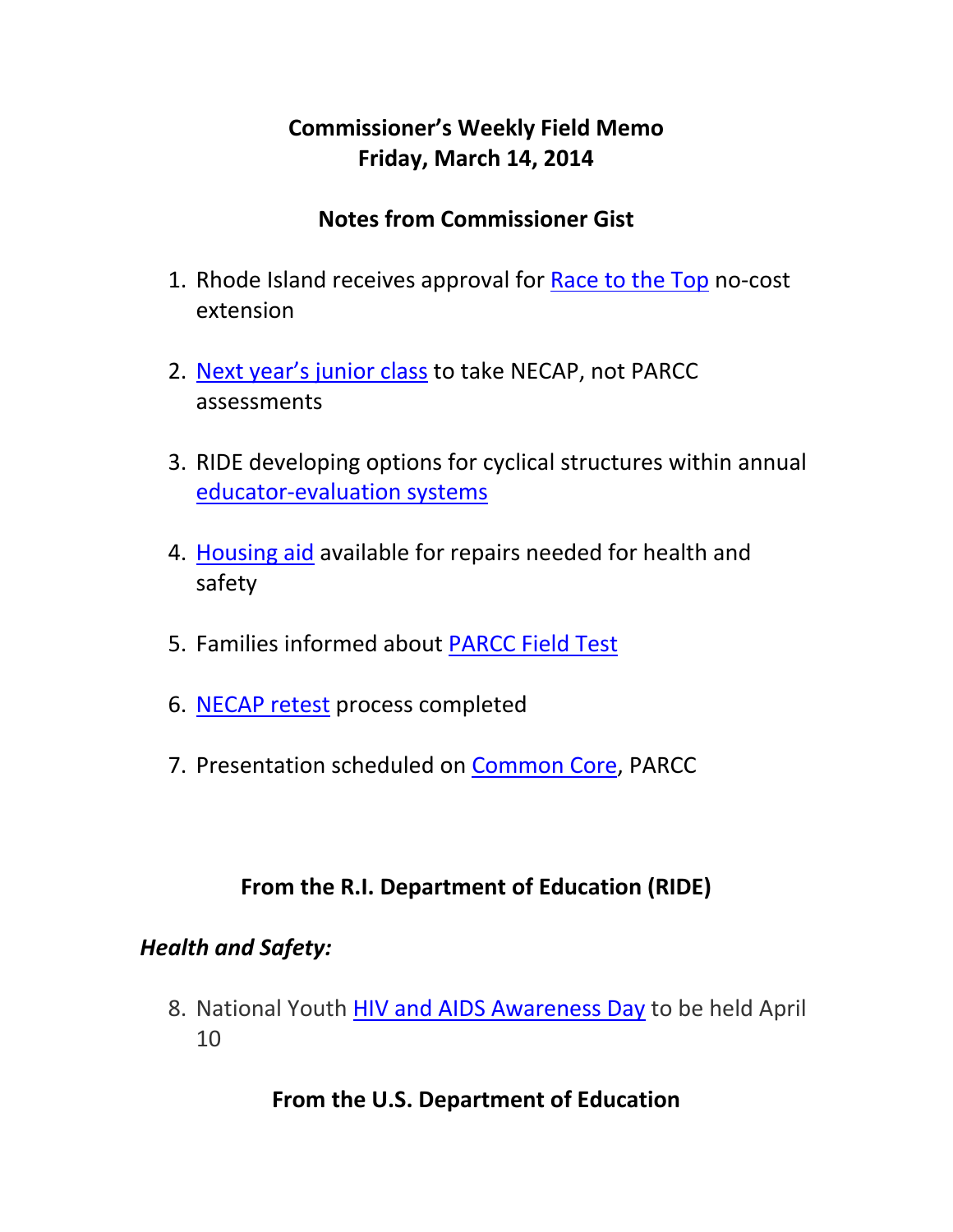- 9. Information released on federal budget, early learning, FAFSAs, nutrition, poster contest, emergency preparedness
- 10. New round of Investing in Innovation grants announced
- 11. Schools, students encouraged to sign up for updates on First Lady's visit to China

#### **From other federal agencies**

12. U.S. Department of Labor awarding grants for education of disadvantaged youth

#### **From other organizations**

- 13. College Board seeking nominations for Guidance and Admission Assembly Council
- 14. ResilientKids to hold workshop on mindfulness
- 15. Boston Globe offers classroom materials to Rhode Island educators

#### **Action Item Calendar**

March 28: Distinguished Educator recommendations due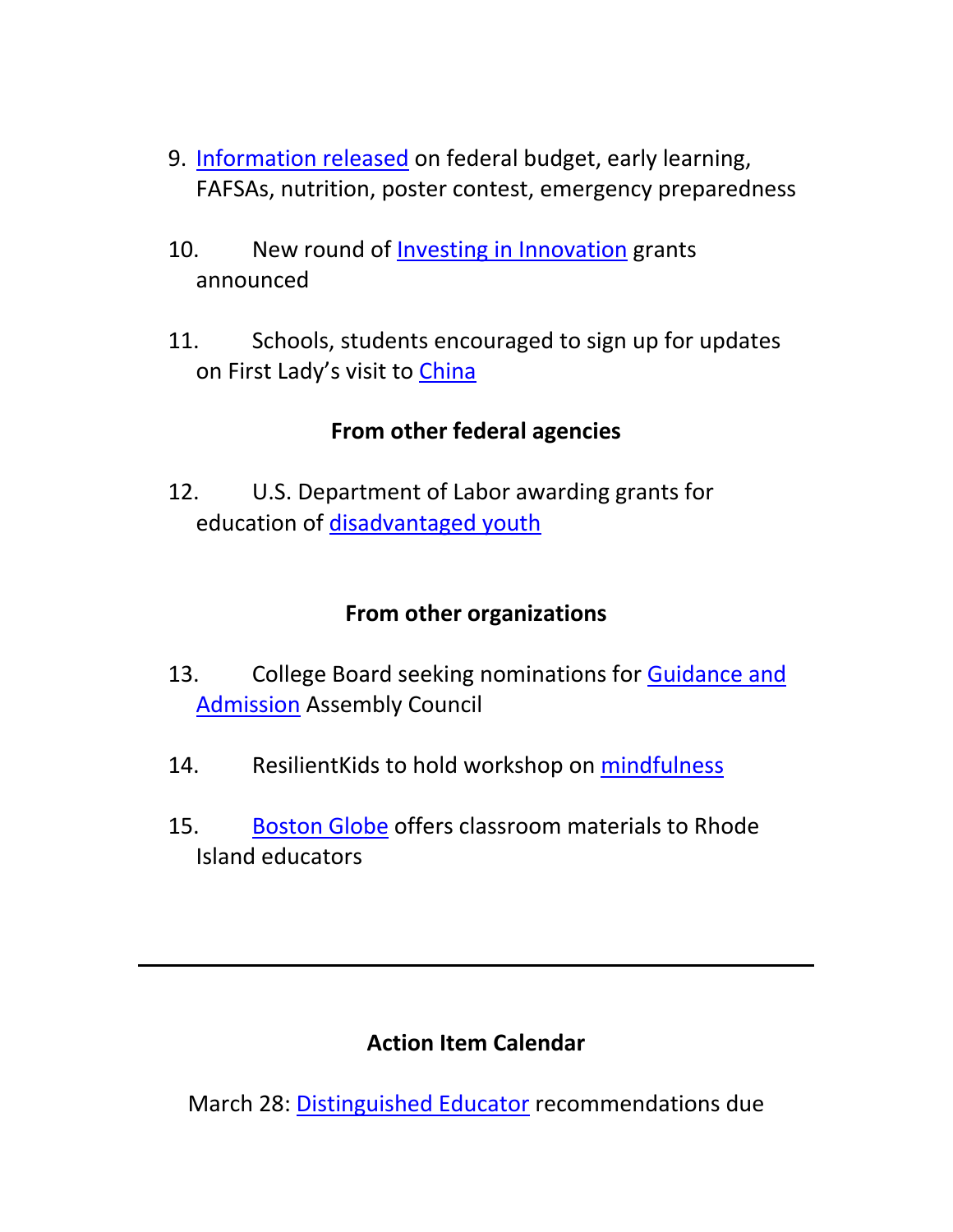# **Notes from Commissioner Gist**

## **1. Rhode Island receives approval for Race to the Top no‐cost extension**

Over the course of the four years of our Race to the Top federal grant, we have used the \$75 million to support transforming education in Rhode Island. Among the major initiatives the grant has supported are:

- professional development for educators on transition to the Common Core State Standards,
- development by educators of curriculum in English language arts and mathematics aligned with the standards,
- professional development for educators on the use of data,
- implementation of annual evaluations for all educators,
- induction program and supports for new teachers,
- academy for training aspiring principals,
- development and implementation of virtual learning math modules for students.

At this time, Rhode Island has met almost all goals in our Race to the Top application, and the state and all 52 participating school districts have expended almost all of the \$75 million grant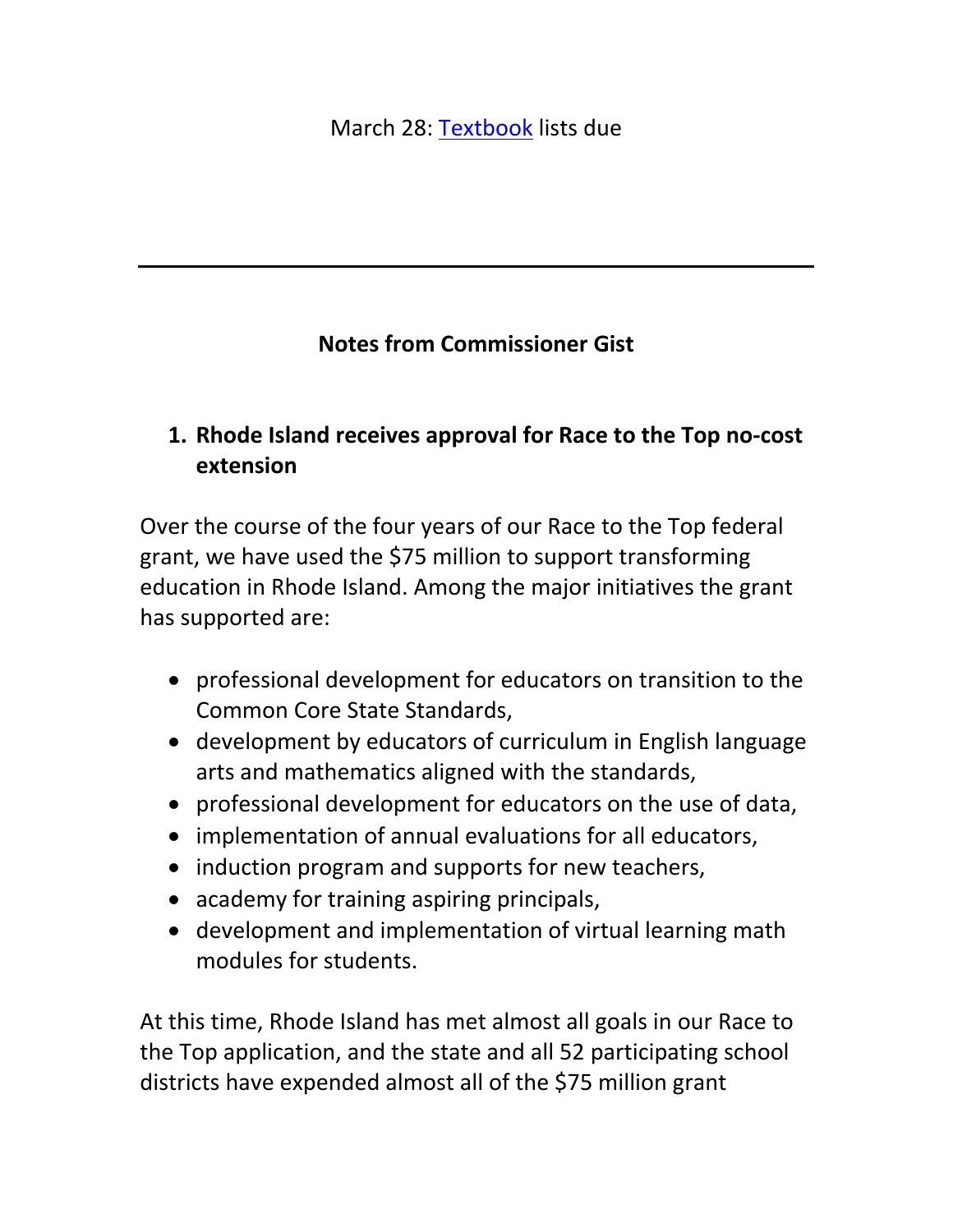funding. This entire project has been a success thanks to the ongoing and extensive partnerships formed among RIDE and the teams from your LEA and all other participating LEAs. I am deeply grateful for your hard work and support as we have implemented these many new systems and initiatives over the past four years.

On Wednesday, we learned that the U.S. Department of Education has approved our request for a no‐cost extension to our Race to the Top Scope of Work, which will give us additional time to complete a few specific projects that RIDE initiated using funds from the grant. As its name implies, the no‐cost extension will entail no additional cost to Rhode Island; rather, it gives us an additional year to expend remaining funds and to achieve our Race to the Top goals.

The U.S. Department of Education has approved our request to use \$2.4 million in remaining funds. Of this total, \$1,952,000 will enable RIDE to complete work on a system, now known as the Instructional Support System, that will provide all educators with support and resources, including:

- information to better serve our students;
- a bank of Common Core-aligned items, for classroom use;
- model lesson plans and units of study;
- assessments for measuring student progress (Interim Assessments); and
- other resources and information that support teaching and learning.

The Instructional Management System is still available for your use. The redesign of the system, which will be called the Instructional Support System, is under way; phase 1 will be ready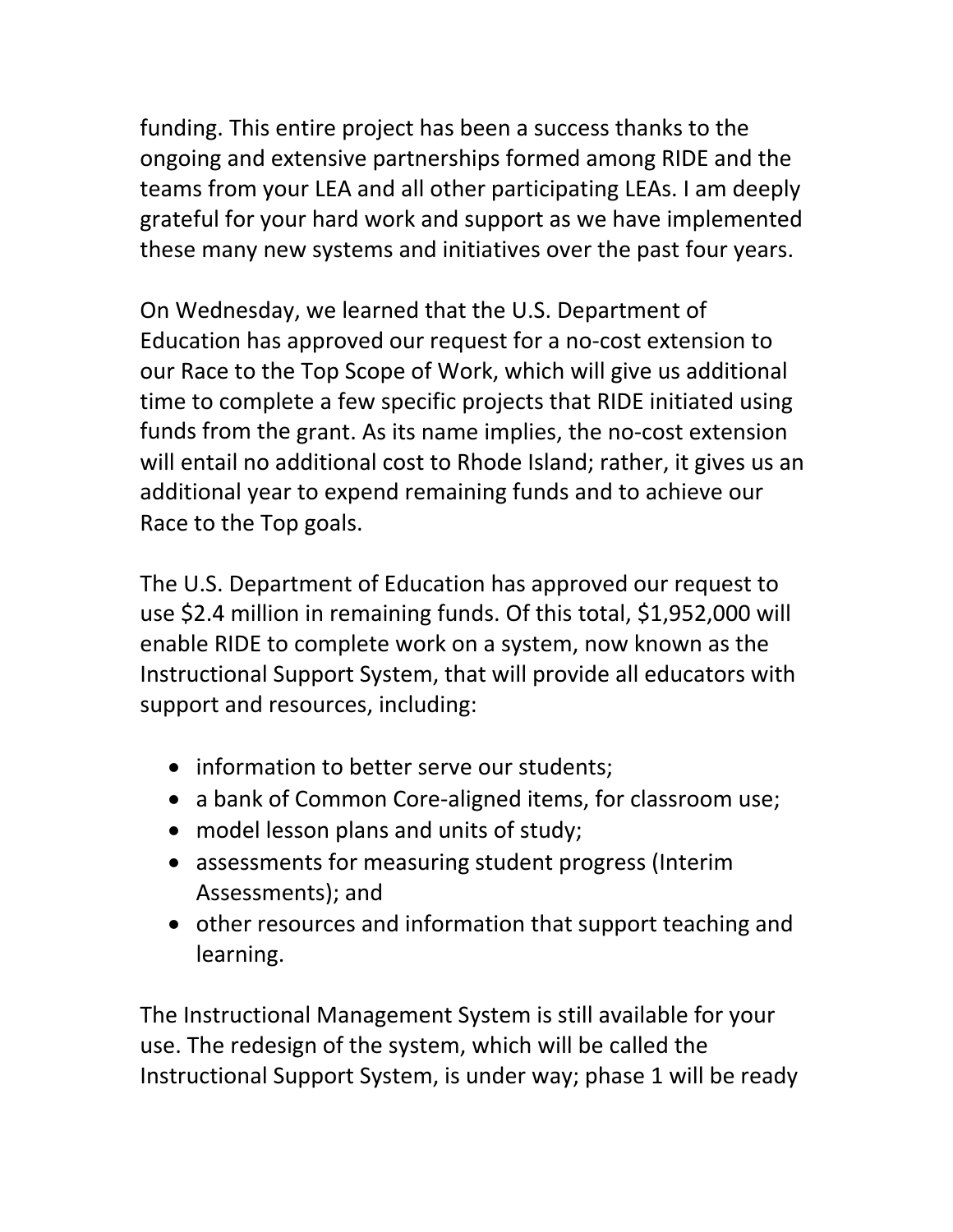for use in June, and the redesign will be completed by the end of the calendar year.

As our team discussed with you yesterday at the Rhode Island School Superintendents Association general meeting, you have met your commitments regarding this Race to the Top-funded initiative, so no further steps on your part are necessary for you to begin using the Instructional Support System. Thanks to the no‐ cost extension, however, you will have the opportunity to request unspent Race to the Top funds to further your expertise in the use of the data and resources in the Instructional Support System.

Our no‐cost extension provides funding for two additional components of the Race to the Top Scope of Work:

- \$200,000 for develop a "platform" to provide educators with better access to professional development; and
- approximately \$280,000 to provide additional professional development to educators preparing to work in the lowest‐ achieving schools.

Our Race to the Top team will communicate further with you regarding potential changes to your approved Scope of Work, the rollout schedule of the Instructional Support System, and opportunities for further professional development regarding data, resources, and support for struggling schools.

I am very pleased to say that, thanks to this no‐cost extension, Rhode Island is on course to expend all Race to the Top funds and to meet the goals agreed to in our Race to the Top Scope of Work.

# **2. Next year's junior class to take NECAP, not PARCC assessments**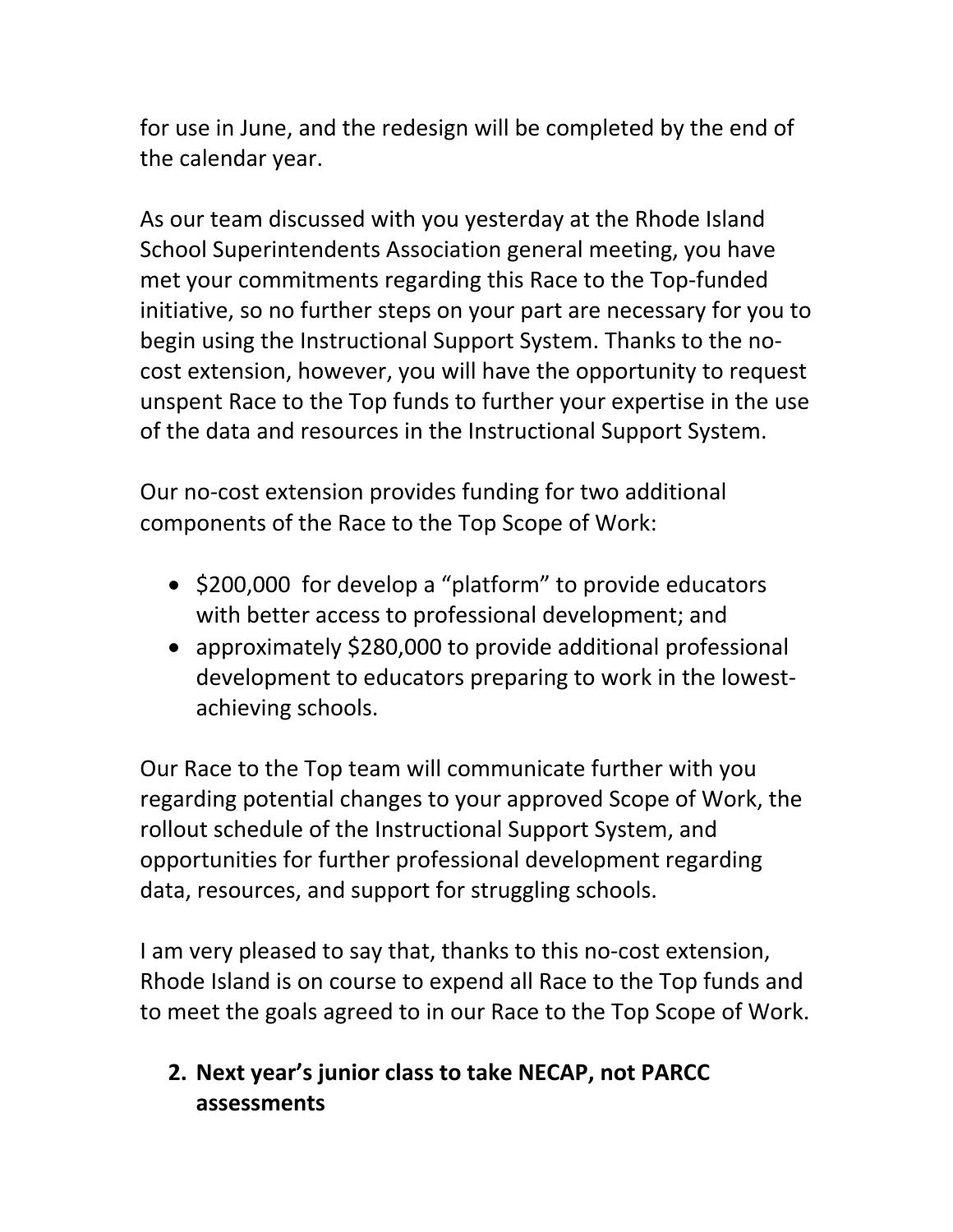One topic we discussed this week at the Rhode Island School Superintendents Association general meeting concerned our testing schedule for the next school year (2014‐15). I know there has been some confusion in the field, so I want to clarify the matter: Next year's junior class (Class of 2016) will take the NECAP assessments in the fall (October 2014); next year's junior class will *not* be required to take the PARCC assessments and the students will not be "double-tested." Next year's freshman and sophomore classes will take PARCC assessments, beginning in the Spring of 2015. These students (Class of 2017 and Class of 2018) will be the first to take the PARCC assessments as part of both our annual state assessments and our diploma system.

As you may be aware, we will describe these accountability‐ system revisions in the application we will submit to the U.S. Department of Education for an extension of our Elementary and Secondary Education Act waiver. To help guide us in developing this application, we are working with a focus group, which includes superintendents and heads of school. I am interested in any and all feedback from the field, so if you have any comments or concerns about these revisions to our accountability system please feel free to share your concerns with me. Your opinions (including support for our transition to the PARCC assessments) will help us prepare our request for a waiver extension.

## **3. RIDE developing options for cyclical structures within annual educator‐evaluation systems**

Last year, based on feedback we received, we put in place the option for differentiated educator evaluations, which has reduced the workload and streamlined the process for evaluators – but we know that there is more to do. Over the past several months, we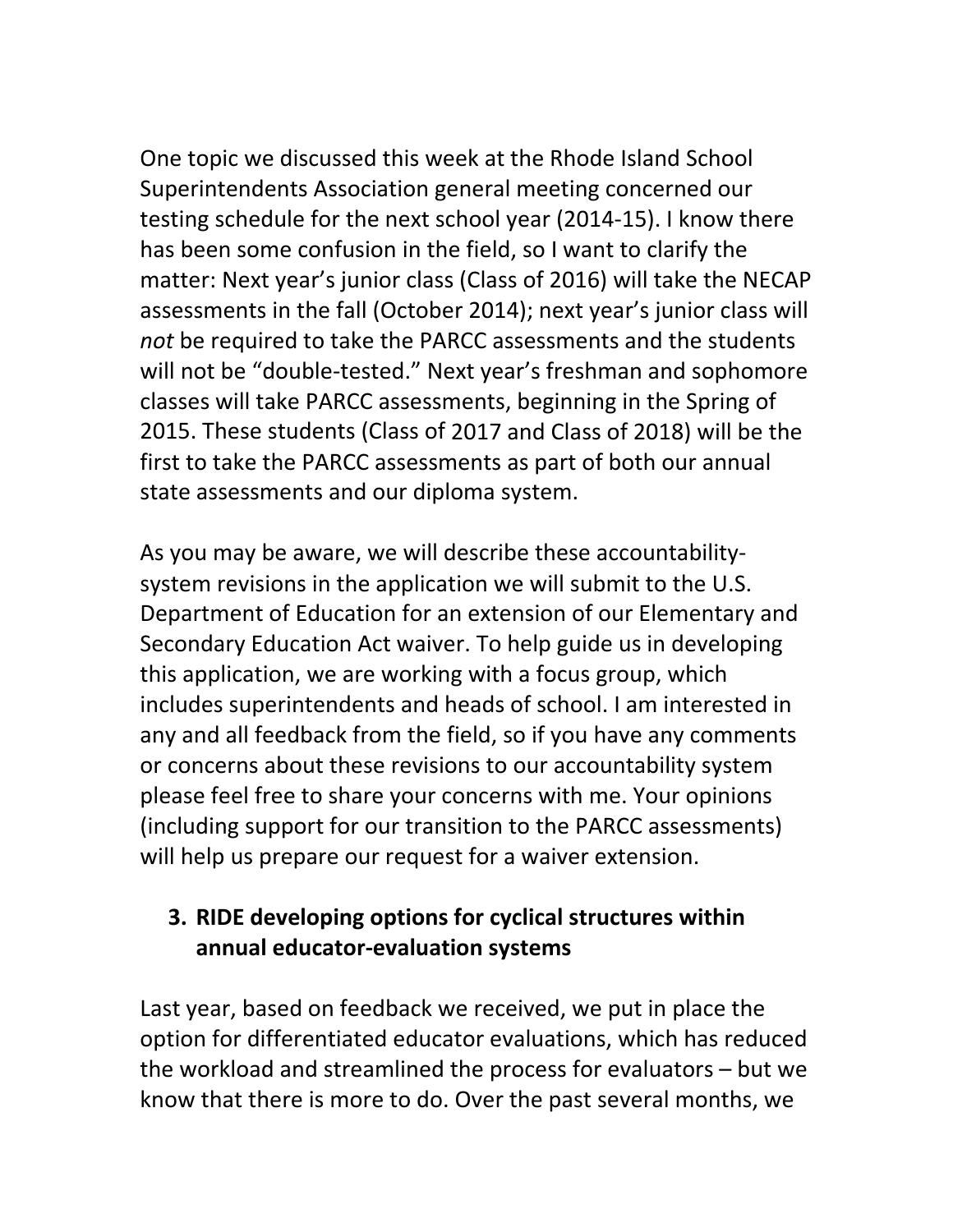have been working with folks from a handful of LEAs and we have been using feedback from our mid‐year educator‐evaluation surveys to review the differentiated model for educator evaluations. Our goal is to see how we can create cyclical structures (something many have been advocating) within the system of annual evaluations. We plan to come up with some options for LEAs, which you will be able to try out locally, as early as the coming school year. We will be providing you with more information about these cyclical structures in future communications.

# **4. Housing aid available for repairs needed for health and safety**

You may have seen a news story last week that reported on unhealthy conditions in one of our public schools. The report implied that state funding (housing aid) would not be available for repair work in this school because of the current moratorium on school construction. Please keep in mind that maintaining the health and safety of our students and staff members is our highest priority. The current moratorium on school construction does allow for construction or repairs necessary "for immediate health and safety reasons," (RIGL 16-7-41.1) and several such emergency projects have received approval during the time of the moratorium.

As a reminder from our Office of Statewide Efficiencies, state law requires annual school‐facility inspections by local or state building inspectors and fire chiefs, as well as by other authorities having jurisdiction. Establishing and maintaining high standards for indoor environmental quality requires ongoing maintenance and operations efforts involving all members of the educational community. On our website, you can access applicable healthy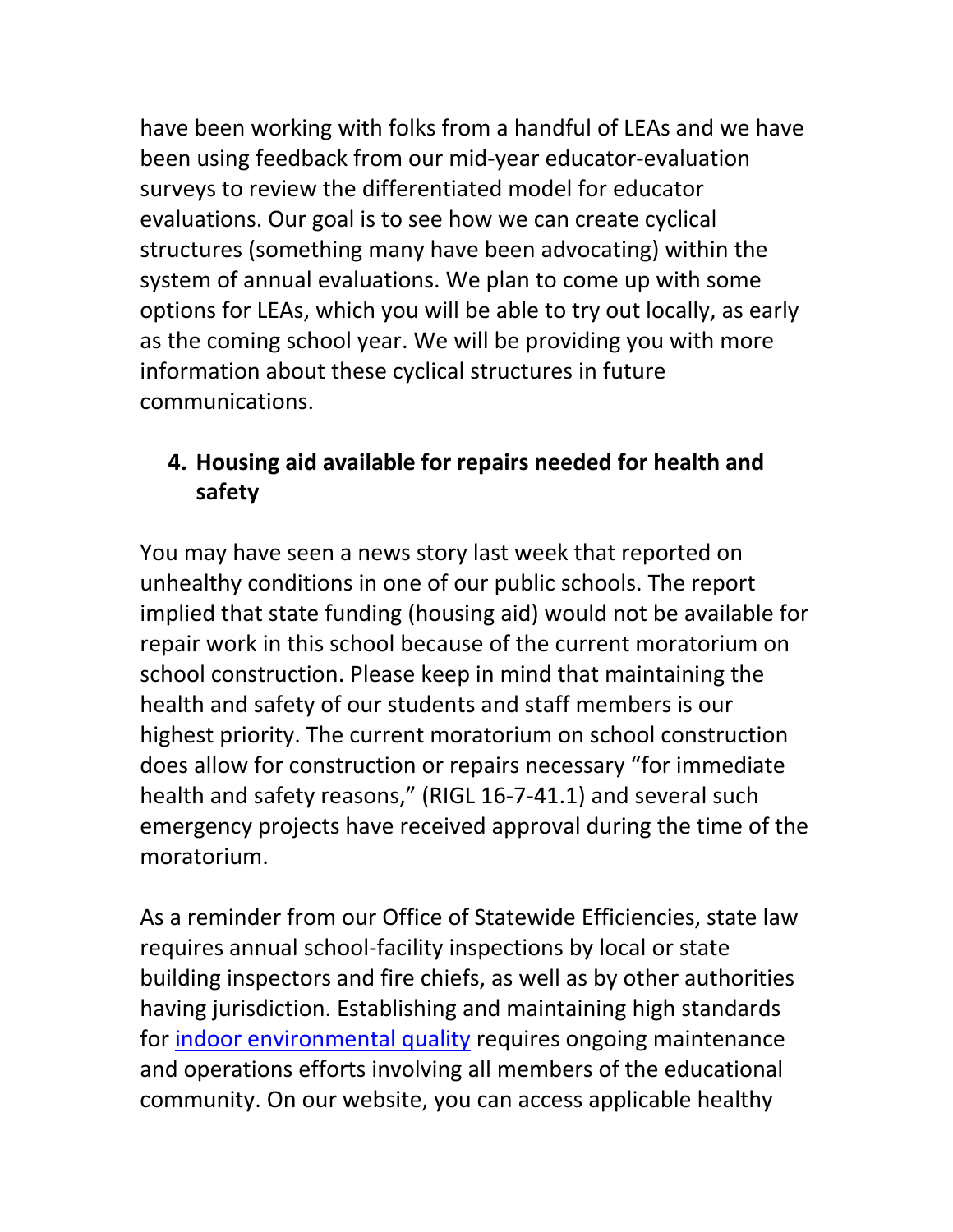school‐building laws and regulations, posted under our Coordinated School Health Program and School Construction Program.

## **5. Families informed about PARCC Field Test**

As we prepare for the beginning of the PARCC Field Test on **March 24,** I have prepared this letter to all friends of education, which we will distribute over the next few days through our list-serve and on social media:

As we continue working together to transform education in Rhode Island, one of our top priorities has been adopting college‐ and career‐ready standards that clearly state what our students should know and be able to do at each grade level. Over the past three years, we have worked with teachers and school leaders across the state to prepare for the new Common Core State Standards, and I am pleased that this year these standards are guiding instruction in all of our public schools.

Another priority for us has been developing assessments to help us see whether students have mastered the Common Core State Standards. In partnership with educators in 16 other states, we have been working for three years to develop a new set of assessments called PARCC (Partnership for the Assessment of Readiness for College and Careers). Next year, our schools will transition to these new PARCC assessments. Students in grades 3 through 10 will take PARCC assessments in the spring of 2015. (Students in grade 11 will take the NECAP, in October 2014.)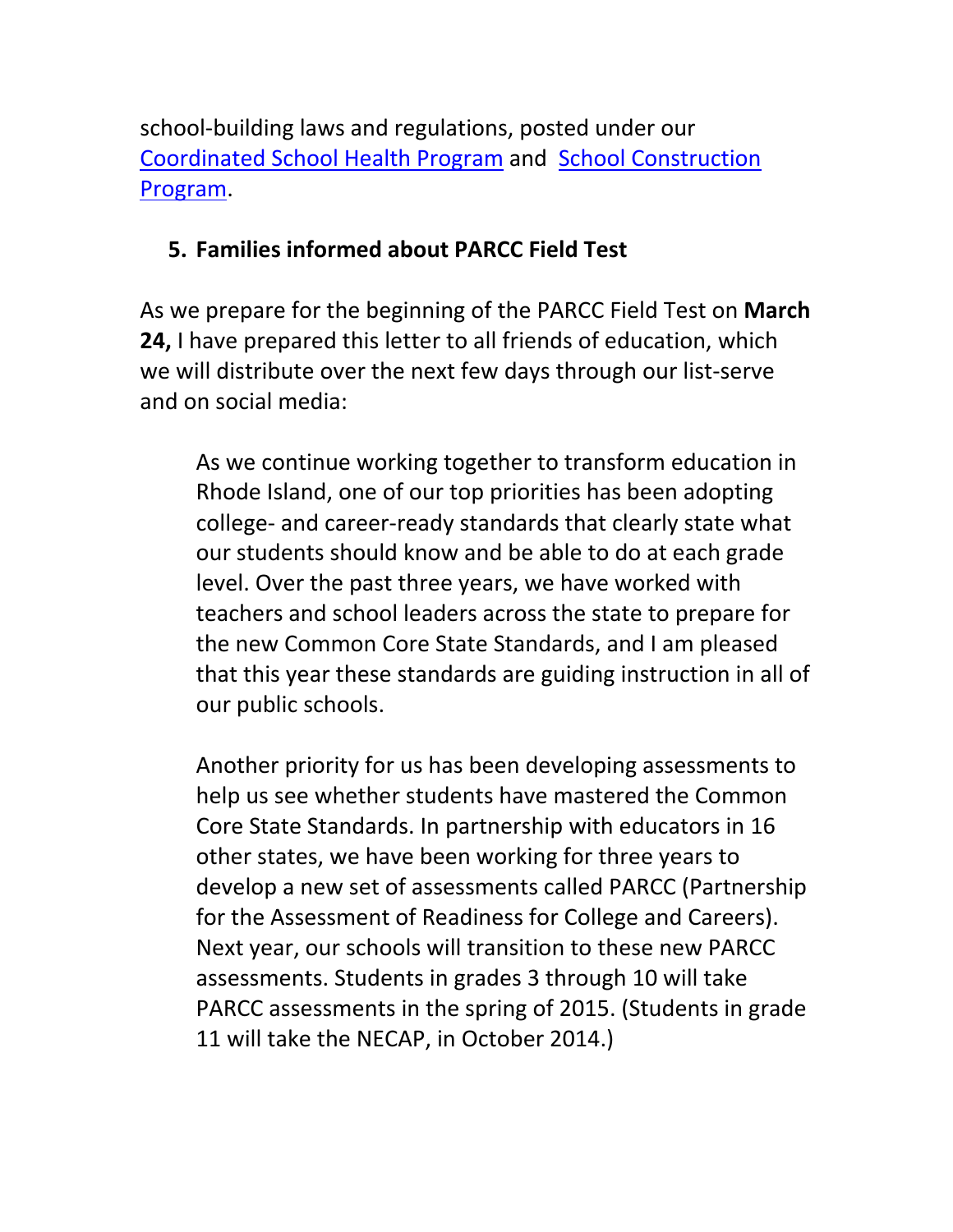To help everyone get ready for PARCC, about 9,000 students in most of our schools will participate in a PARCC "field test," beginning on Monday, March 24. For most participating students, this practice test will take a total of about 3 to 5 hours, over two or three sessions. The experience of participating in the practice run will give students and teachers the opportunity to become more familiar with PARCC, helping to get them ready for the actual assessments next year. Keep in mind that there will be no report of results from this year's practice run, so there is no need for any anxiety about performance during the field test. And by the way – we expect glitches to occur during the practice run. We want to iron out the bugs now so that everything will go more smoothly when we roll out PARCC assessments next year.

I truly believe PARCC assessments will improve teaching and learning in our state in several ways. Like our current assessments, PARCC assessments will ask students to provide written responses to many questions, giving students the opportunity to show what they know and can do. Unlike our current assessments, however, PARCC will be offered in the spring – in line with the materials students are taking in their current classes. Unlike the NECAP, students will take PARCC assessments during two separate testing windows – but the total number of testing hours will be very similar to the current testing schedule: about 9 hours per student, depending on grade level. (One difference is that PARCC will assess writing proficiency in grades 3 through 11, not in three grades only.)

For most students, PARCC will be computer‐based and therefore more engaging for students. Teachers will receive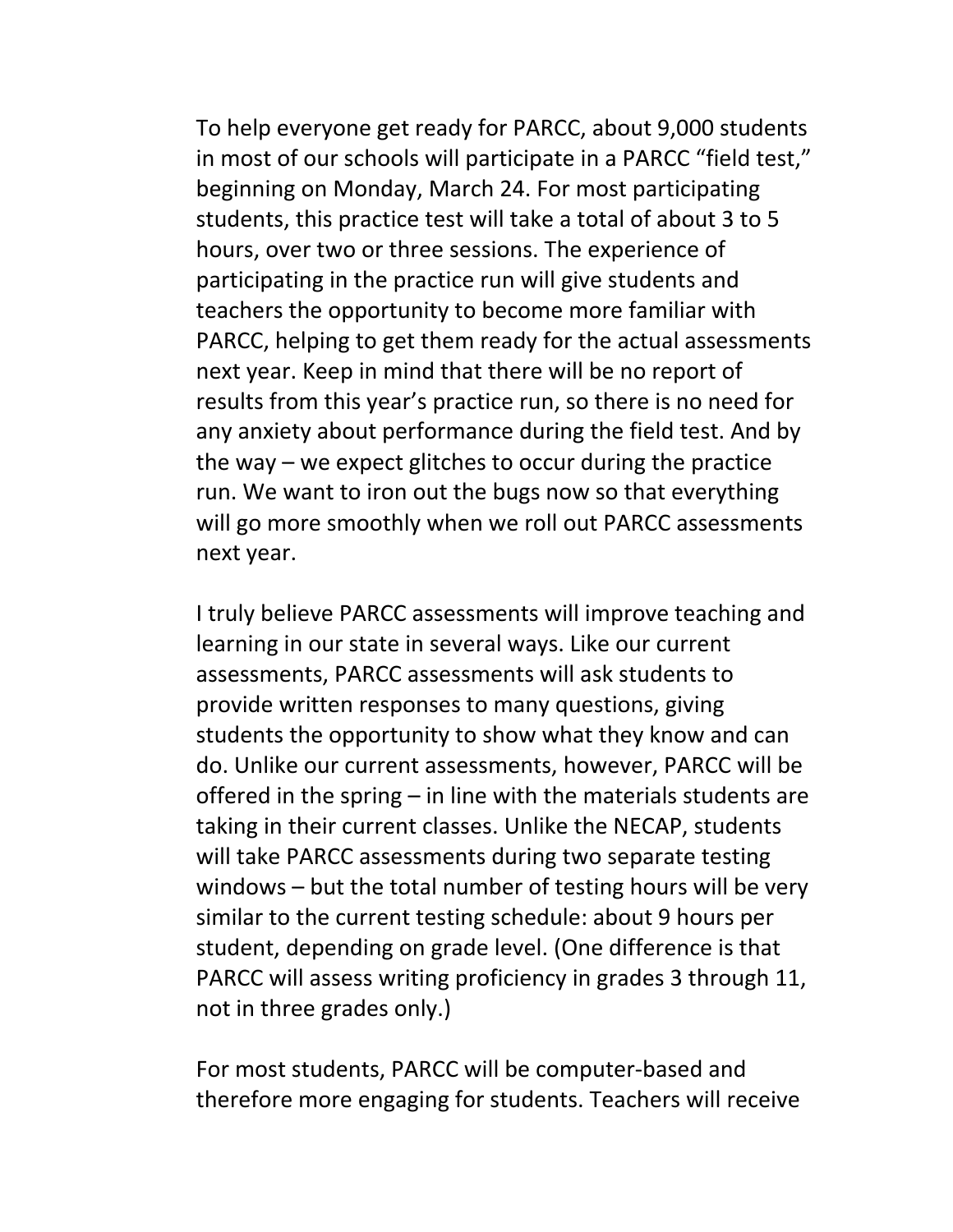results much more quickly than they received NECAP results, so they can use information from PARCC to better guide instruction and to support individual students. Of course the questions on PARCC line up with the standards in the Common Core, so the PARCC material will be familiar to our teachers and to the students taking the assessments. We have posted a number of helpful materials on PARCC assessments on our website, and the PARCC consortium website has important materials on the field test as well.

Our students have made significant progress over the past five years, and I believe the Common Core and the new PARCC assessments will help us continue on the right course in the coming years. The PARCC field test will be an important step on this exciting journey!

#### **6. NECAP retest process completed**

On Tuesday, we completed the NECAP retake process for high‐ school seniors who had not yet fulfilled the state‐assessment component of the Diploma System. I am extremely grateful for the excellent organization and the spirit of hope and accomplishment that our assessment team encountered in school districts across the state. The hard work and positive attitude from you, your staff members, and your students made this process proceed smoothly. Every report I have received has emphasized that the students and staff members took this retest opportunity seriously, that students were trying hard to show their best work throughout the testing, and that many students felt proud and optimistic on the completion of the assessments. We will have results for you by the end of next month, and I believe that many students will show improvement and that the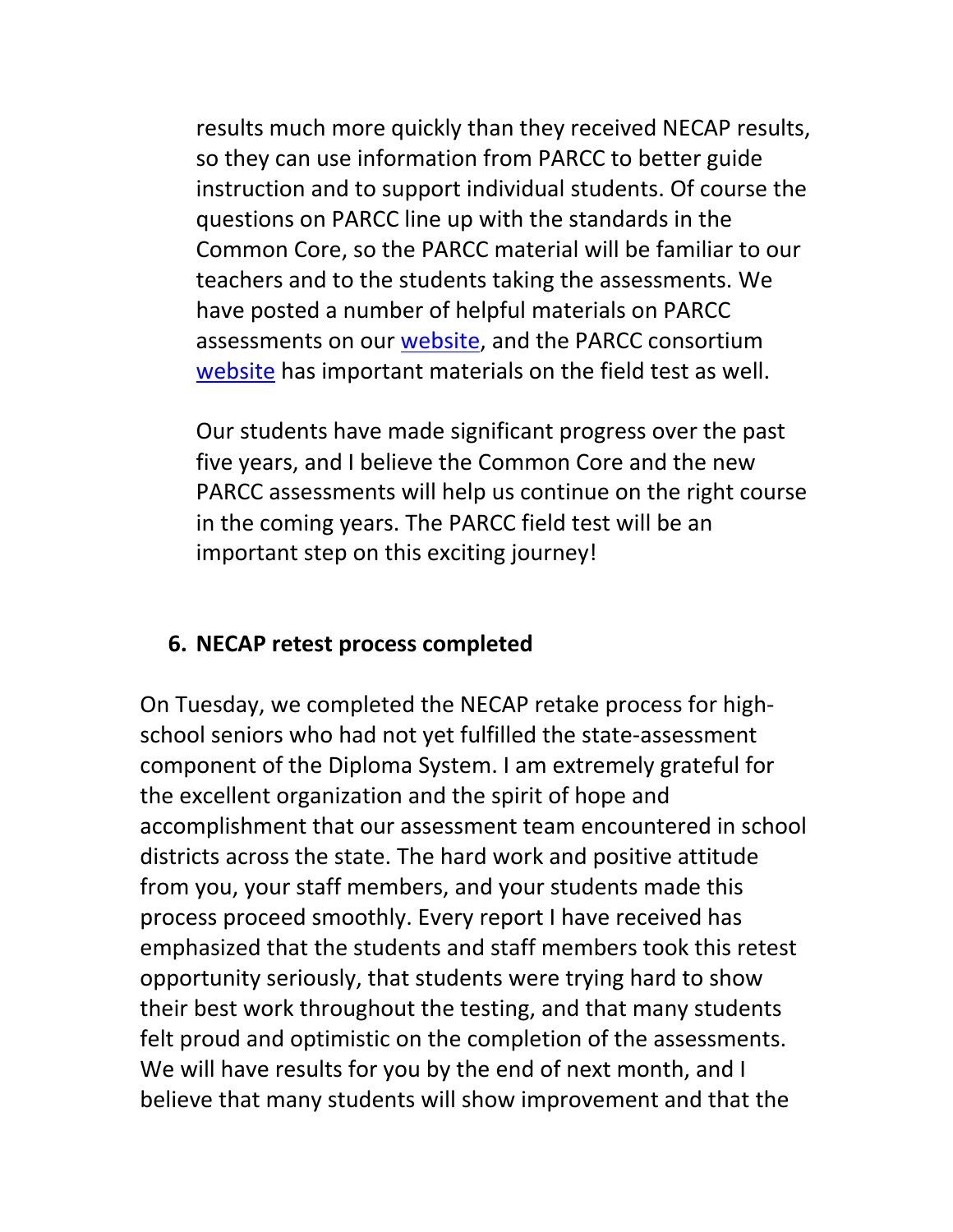Class of 2014 will be more ready for success beyond high school than any other graduating class from our state.

## **7. Presentation scheduled on Common Core, PARCC**

The Rhode Island ASCD has announced a professional‐ development opportunity, "Keeping Up with the Core: What Rhode Island Educators Need to Know to Implement Common Core Thoughtfully and Prepare Purposefully for PARCC," to be held on **Wednesday** (March 19), from 4 to 5:30 p.m., at the Cranston Public Library, Sockanosset Cross Road.

The RI‐ASCD notes that this high‐level presentation and discussion will provide an overview of what the Common Core State Standards (CCSS) mean for our students and our classrooms and how the CCSS prepares our students for college and challenging careers. The presenters will provide an overview of the latest information that Rhode Island educators should know to implement CCSS thoughtfully and to prepare purposefully for PARCC assessments. The presentation will also discuss and model ways to discuss the CCSS with parents and the community. A question‐and‐answer period will allow for dialogue on common issues related to CCSS implementation. Handouts will be provided. Register at www.riascd.org

## **From RIDE**

## *Health and Safety:*

**8. National Youth HIV and AIDS Awareness Day to be held April 10**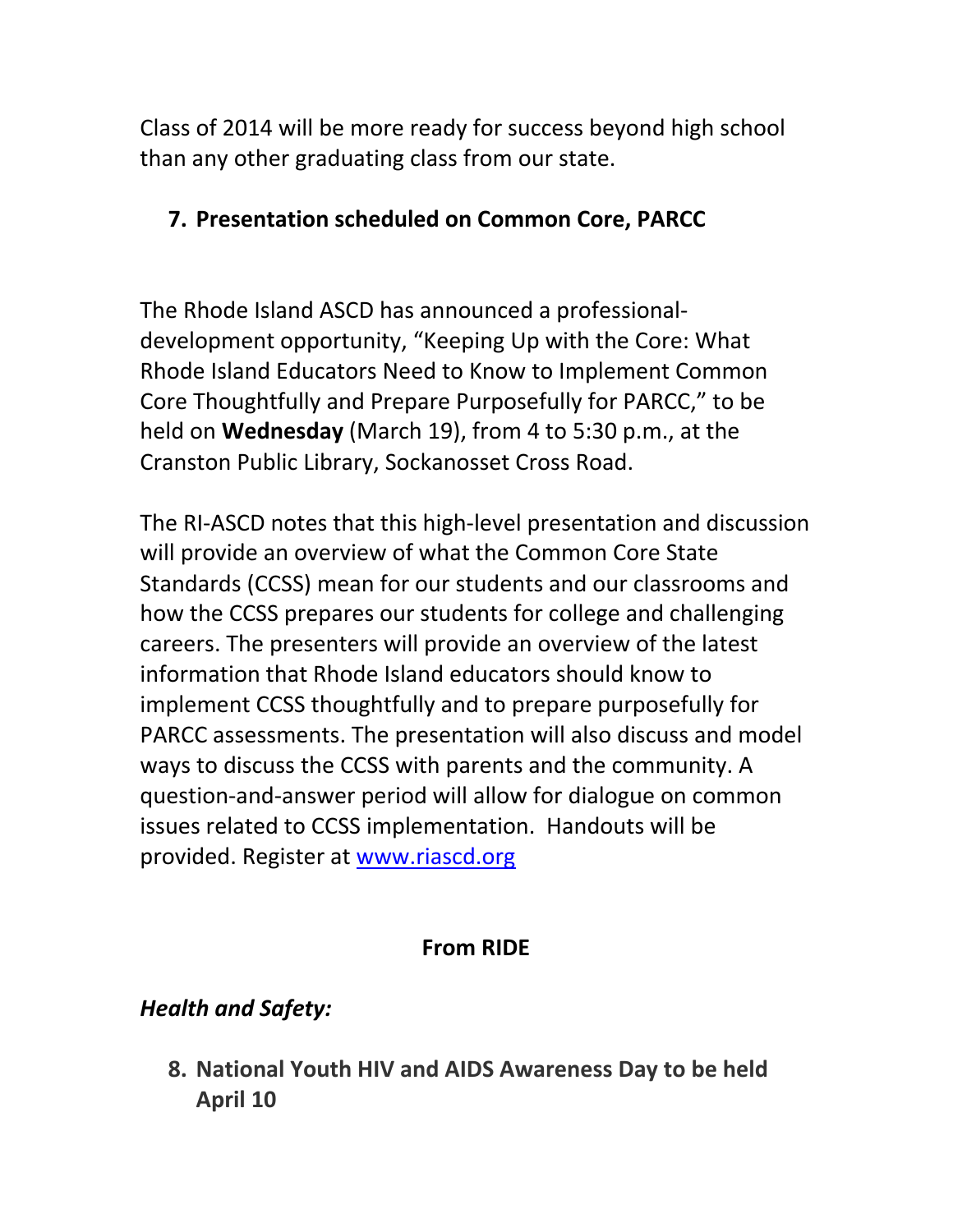The U.S. Centers for Disease Control and Prevention reports that, **i**n 2010, young people aged 13 to 24 accounted for 26 percent of all new HIV infections in the United States, and nearly half of the 19 million new sexually transmitted diseases reported each year are among young people ages 15 to 24. In an effort to bring attention to this issue, **April 10** has been designated as National Youth HIV and AIDS Awareness Day. The 2014 theme is: Engaging Youth Voices in the AIDS/HIV Response. Today's young people are the first generation that has never known a world without HIV and AIDS. An AIDS‐free generation is not possible without our nation's youth. Please feel free to share the HIV/AIDS Awareness resources that are available on the Advocates for Youth website, at http://amplifyyourvoice.org/nyhaad with your school staff. The Department of Health has additional resources for HIV prevention, at:

http://www.health.ri.gov/healthyliving/sexualhealth/about/ safersex/index.php

## **From the U.S. Department of Education**

#### **9. Information released on federal budget, early learning, FAFSAs, nutrition, poster contest, emergency preparedness**

Please see these notices from the U.S. Department of Education Office of Communications and Outreach:

#### **Education Budget**

On March 4, after sending his annual budget request to Congress, President Obama visited Powell Elementary School in Washington, D.C., highlighting the school's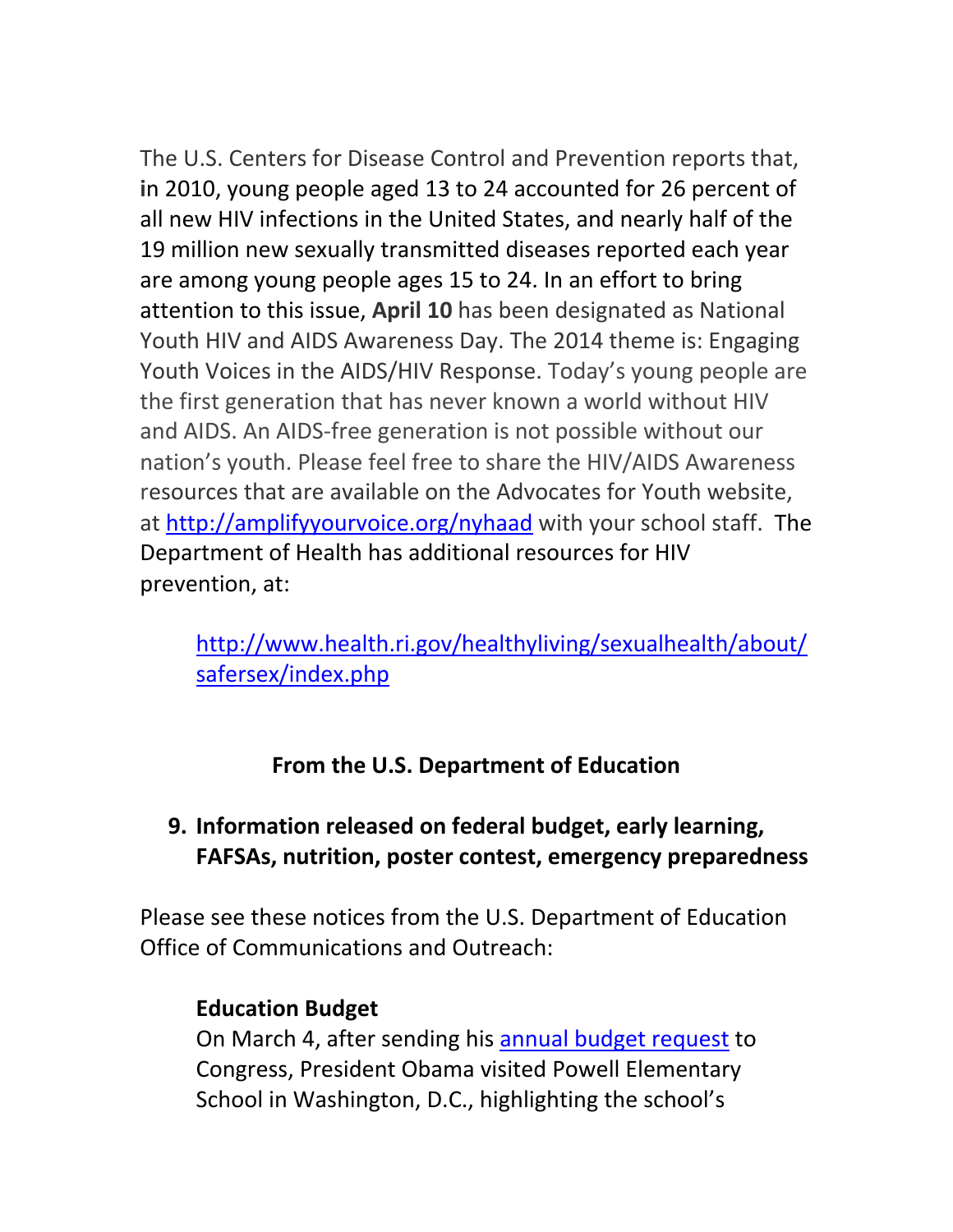preschool program as a model for the nation. "These kids may not be the most excited people in town on budget day," the President said, "but my budget is designed with their generation and future generations in mind. In my State of the Union address, I laid out an agenda to restore opportunity for all people…. The budget I sent Congress this morning lays out how we'll implement this agenda in a balanced and responsible way. It's a roadmap for creating jobs with good wages and expanding opportunity for all Americans. And at a time when our deficits have been cut in half, it allows us to meet our obligations to future generations without leaving them a mountain of debt."

The President is requesting \$68.6 billion in discretionary funding for the U.S. Department of Education, an increase of \$1.3 billion – or 1.9 percent – over the Fiscal Year 2014 level. "The President's budget request reflects his strong belief that education is a vital investment in the nation's economic competitiveness, in its people, and in its communities," Secretary Duncan said. "Despite the encouraging progress we've seen, wide opportunity and achievement gaps continue to hurt many families, which puts our nation's economy and future at risk."

The President proposed a new initiative called Race to the Top‐Equity and Opportunity, which would create incentives for states and school districts to drive comprehensive change in identifying and closing both achievement and opportunity gaps. Grants would enhance data systems to sharpen the focus on the greatest disparities and invest in strong teachers and leaders in high‐need schools. Grants would also support other strategies that mitigate the effects of concentrated poverty, such as expanded learning time,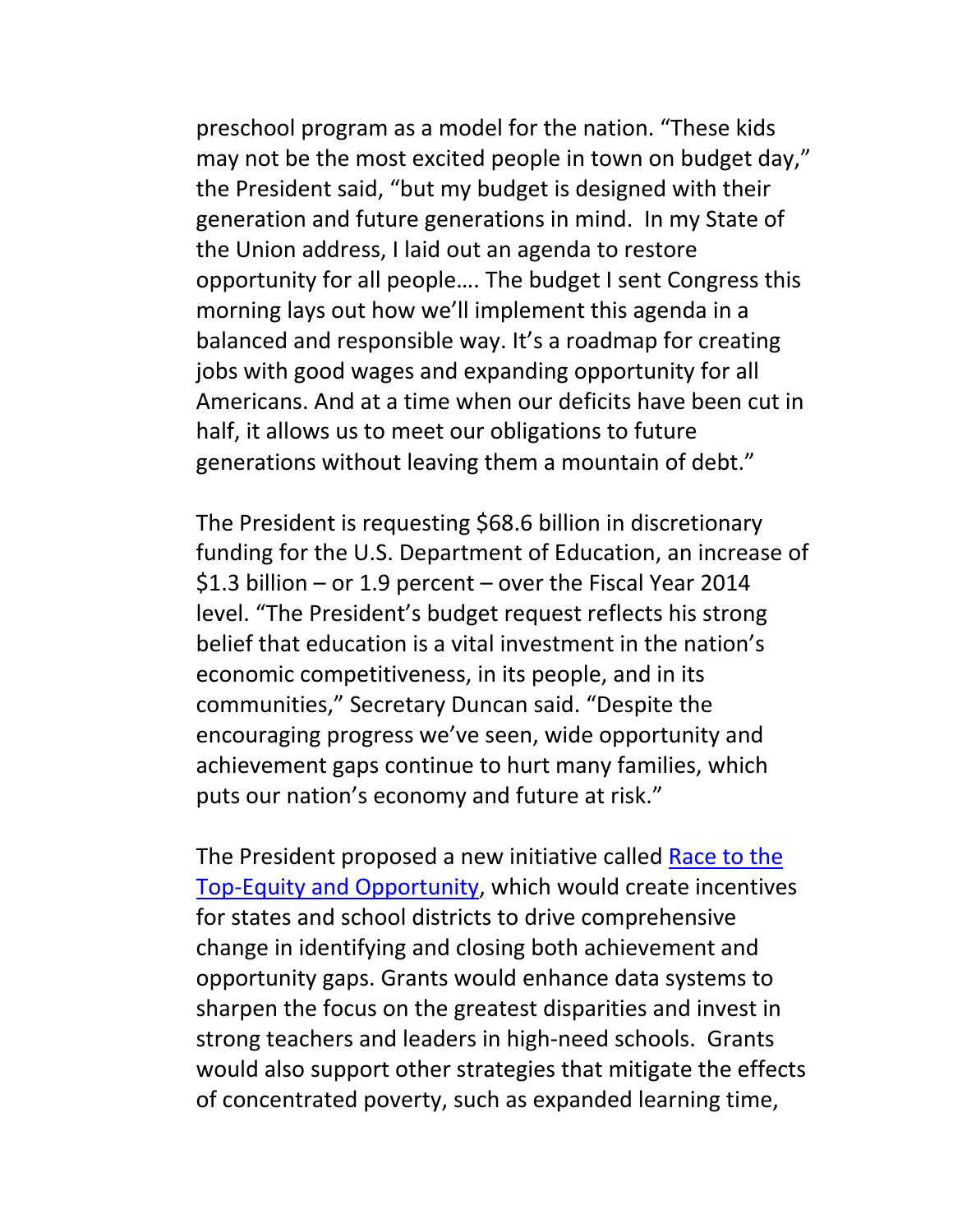access to rigorous coursework, and comprehensive student supports. (See also Equity of Opportunity.)

The President also proposed the new ConnectEDucators program, which would provide funding to help teachers and principals better leverage new resources made available through technology to improve college‐ and career‐ready instruction and personalize learning. Technology can help educators teach to more rigorous standards, but technology alone cannot improve student learning. Educators must know how to make the best use of technology – such as creating and sharing high‐quality open digital content – and how to use data to help students learn. (See also Teachers and Leaders.)

Among the continued priorities, targeted to strengthen the education pipeline from cradle‐to‐career, are:

- making high-quality preschool, infant and toddler care, and home visiting available for children (more);
- improving affordability, quality, and success in postsecondary education (more); and
- making schools safer and creating positive learning environments (more).

Want to dig deeper? Among the resources online are a press release, a blog post, the budget summary, and fact sheets on cross‐cutting issues. Furthermore, one can view video from the agency's budget briefing for stakeholders and listen to the agency's press call.

#### **Early Learning**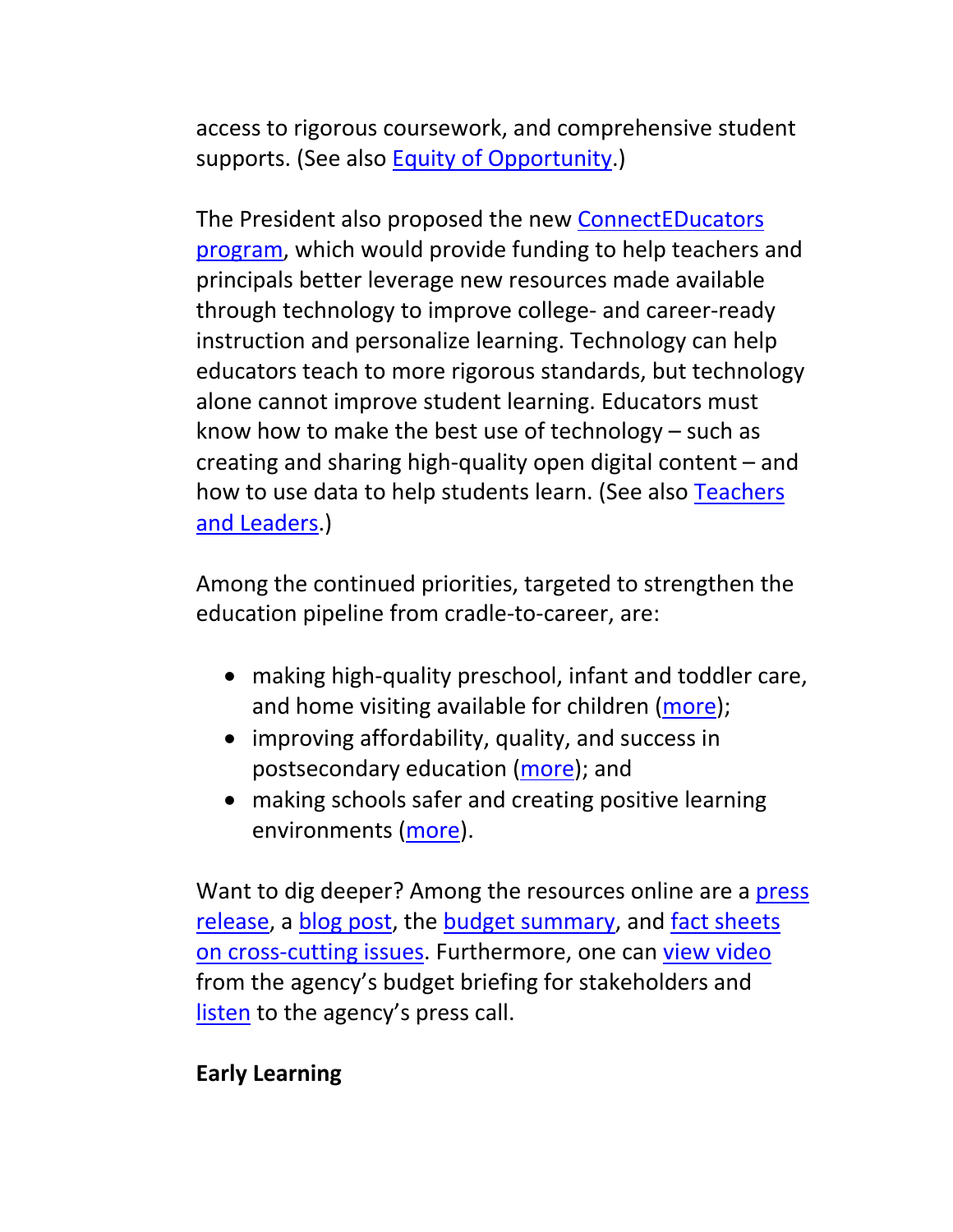Last week, Secretary Duncan and Secretary of Health and Human Services Kathleen Sebelius visited the newest preschool among the Child and Family Network Centers in Alexandria, Virginia, to observe a quality bilingual program in action and discuss the President's budget request for Fiscal Year 2015. He proposed \$500 million – double last year's funding – for Preschool Development Grants and reintroduced the Preschool for All initiative, with an initial \$1.3-billion investment. There is also additional funding requests for Head Start, Early Head Start‐Child Care Partnership grants, and evidence‐based home visiting.

This week, the Departments of Education and Health and Human Services held a stakeholder briefing on federal investments in early learning and development (view video).

Also, both agencies are seeking additional input on the 2014 Preschool Development Grants competition through a dedicated website, as well as a public meeting on Thursday (March 20), from 3:30 to 5 p.m., in Washington, D.C. (watch live).

#### **Student Loans**

Last week, at an event with the First Lady at Coral Reef High School, President Obama laid out details of his plan to equip all Americans with the education and skills they need to compete in today's global economy and launched a new Free Application for Federal Student Aid (FAFSA) completion initiative to give more students the opportunity to attend, afford, and graduate from college. "Unfortunately, there are still a lot of young people all across the country who say the cost of college is holding them back," he asserted. "Some of you may have sat around the kitchen table with your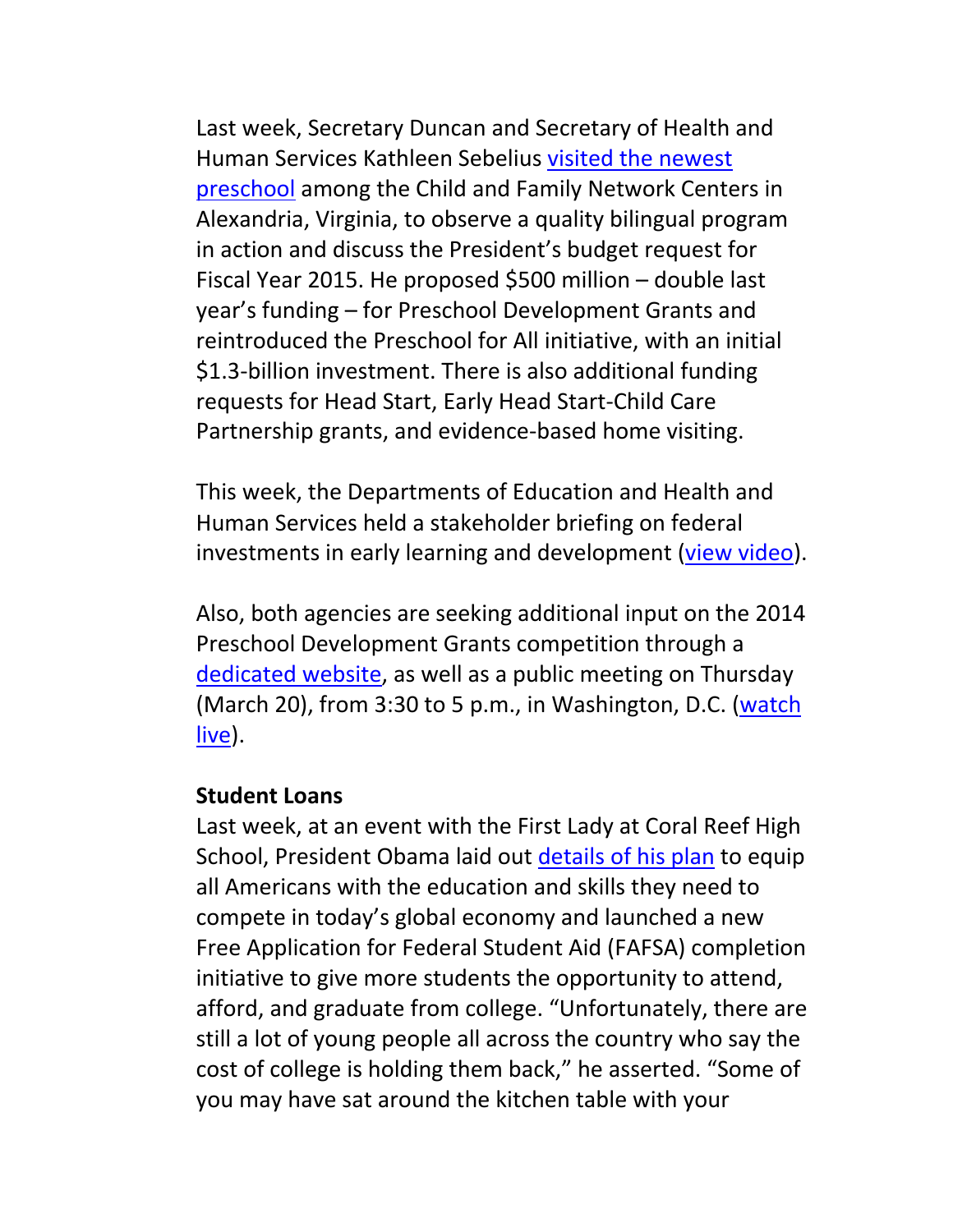parents, wondering about whether you'll be able to afford it. FAFSA is – by far, the easiest way to answer that question."

Under the FAFSA Completion Initiative, the U. S. Department of Education will partner with states so that they can identify individual students who have not completed the FAFSA. States can then use this limited information to support school and district efforts to increase FAFSA completion, starting in the 2014‐15 school year. These efforts build on the success of a pilot project launched by the agency in 2010 working directly with about 100 districts. (Note: In a letter to the nation's governors, Secretary Duncan explains the history, requirements, and procedures for this initiative.)

#### **Healthy Lunchtime Challenge**

The First Lady is again challenging America's most creative junior chefs to put their talents to use and whip up delicious lunchtime recipes. The third "Healthy Lunchtime Challenge and Kids' State Dinner" invites children, ages 8 to 12, and their parents or guardians, to create and submit an original lunch recipe that is healthy, affordable, and tasty. All recipes must adhere to the guidance that supports the U.S. Department of Agriculture's MyPlate. Recipes must also represent each of the food groups, including fruits, vegetables, whole grains, lean proteins, and low‐fat dairy foods, with fruits and vegetables making up roughly half of the plate or recipe. Fifty‐six children and their parent or guardian ‐ one pair from each of the 50 states, the District of Columbia, Puerto Rico, and U.S. territories – will be flown to Washington, D.C., to attend a Kids' State Dinner at the White House, during which a selection of the winning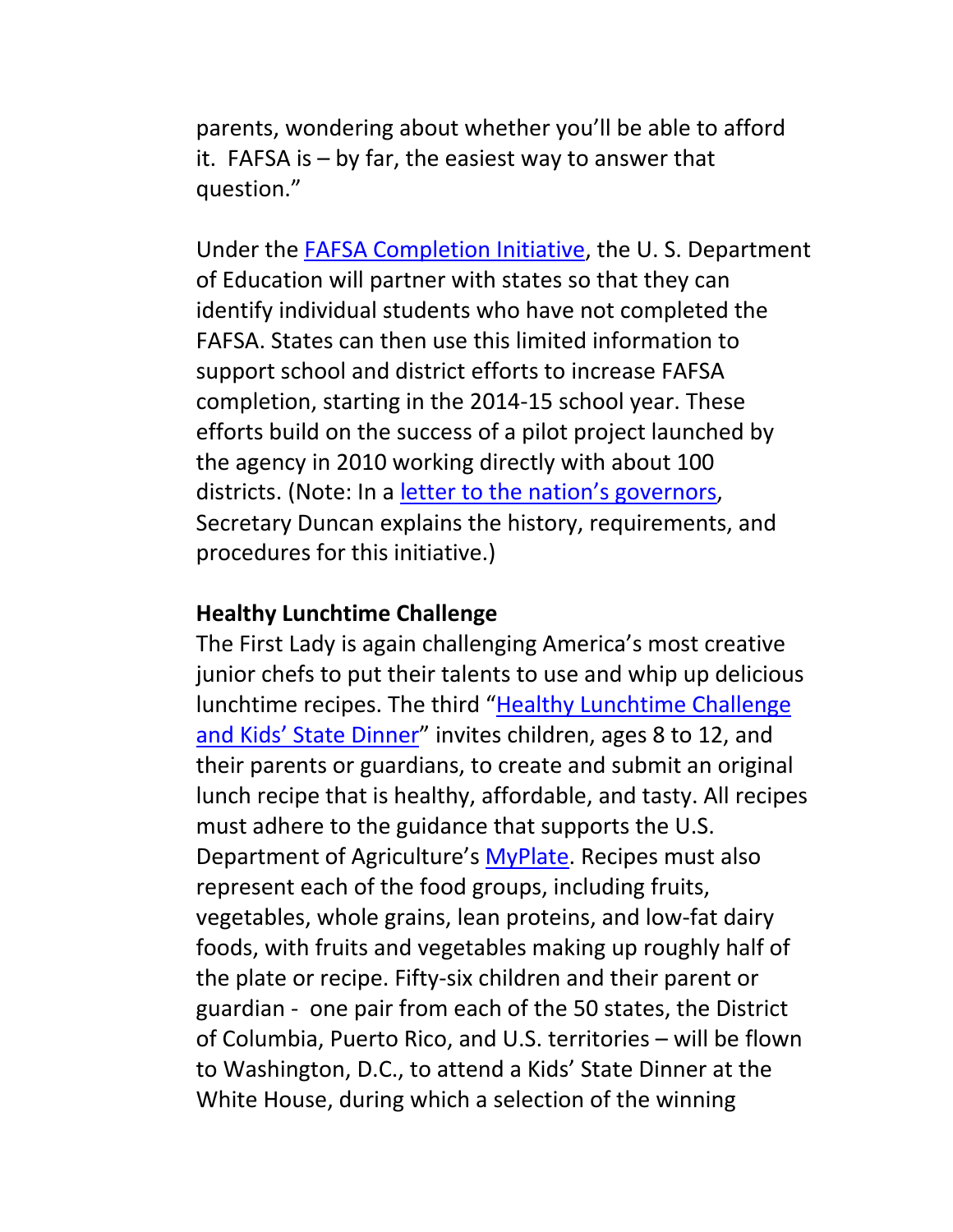recipes will be served. Recipes may be submitted online through **April 5**.

#### **Poster Contest**

The White House invites elementary‐ and middle‐school students to submit original poster designs for the 2014 Easter Egg Roll. This year's theme, "Hop into Healthy, Swing into Shape," promotes the First Lady's Let's Move! initiative to help kids grow up healthy and reach their full potential. The deadline for submissions is **March 21**, and the winning design will be part of the White House's 2014 Easter Egg Roll program.

#### **Emergency Preparation**

Communities are better prepared to withstand an emergency and recover quickly when everyone is involved. Yet, despite an increase in weather‐related disasters, nearly 70 percent of Americans have not participated in a preparedness drill or exercise – aside from a fire drill – at their home, school, or workplace in the past two years. In an effort to continue building resilience, the federal family is pleased to announce America's PrepareAthon!. The first America's PrepareAthon! National Day of Action is April 30. It will focus on preparing individuals, organizations, and communities for tornados, hurricanes, flooding, and wildfires. (Note: All are invited to participate in a webinar  $-$  Tuesday (March 18) or Thursday (March 20) – to learn more about the campaign and ways to be involved.)

# **10. New round of Investing in Innovation grants announced**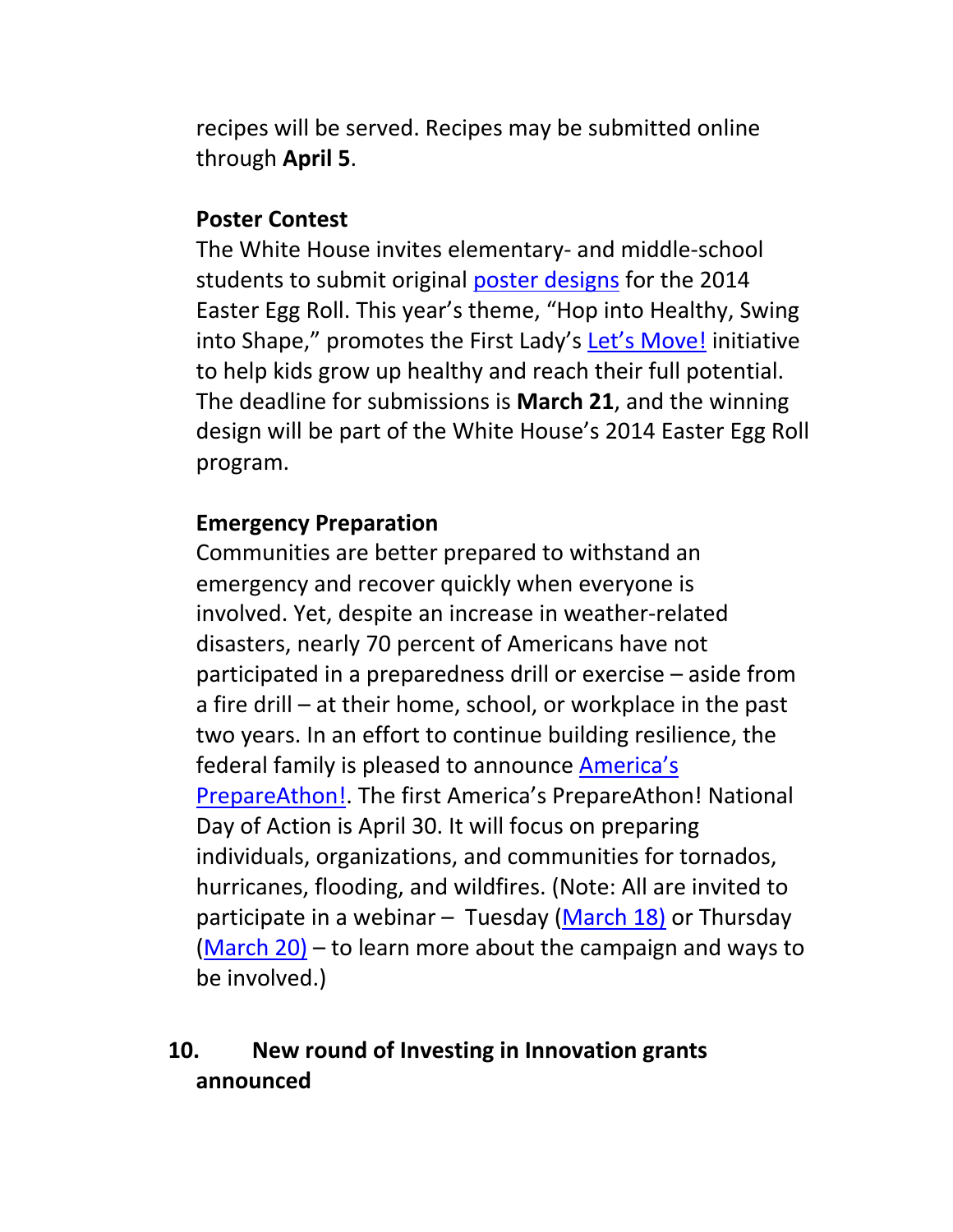Please see this notice from the U.S. Department of Education Office of Innovation and Improvement:

The Office of Innovation and Improvement has published a Notice Inviting Applications for awards up to \$3 million each in the "Development" category of the 2014 Investing in Innovation (i3) grant competition. In its fifth round of competition, the i3 program continues its aim to develop and expand practices that accelerate student achievement and prepare all students to succeed in college and careers. This year's areas of focus include English Learners, students with disabilities, and technology‐enabled learning, among others.

## **11. Schools, students encouraged to sign up for updates on First Lady's visit to China**

Please see this notice from the U.S. Department of Education Center for Faith‐Based and Neighborhood Partnership:

> The First Lady will travel to China from Wednesday (March 19) through March 26. During the trip to China, as on previous international trips to Africa, Asia, Europe, and Latin America, the First Lady will be focusing on the power and importance of education, both in her own life and in the lives of young people in both countries.

> She will also be visiting important historical and cultural sites in China, and will share with students in the U.S. the stories of the students she meets in China, as well as interesting facts about China's history and culture – emphasizing the importance of students learning from one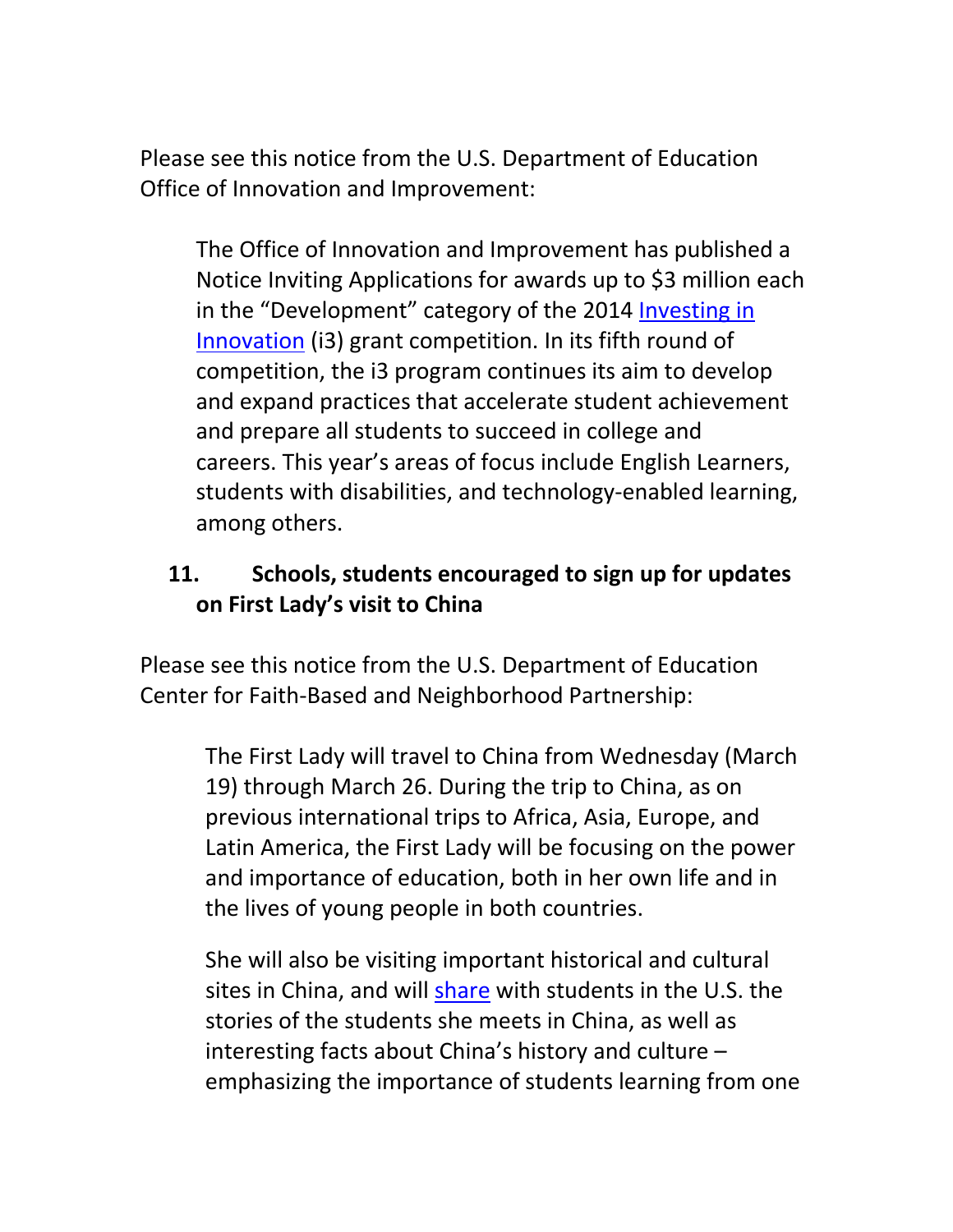another globally. The First Lady is encouraging students and classrooms across the U.S. to follow her trip by signing up for updates throughout the visit. View the First Lady's message to students here.

PBS LearningMedia and Discovery Education will offer engagement opportunities for young people surrounding the trip, along with resources available for U.S. classrooms that explore the culture, geography, current events, and people of China.

If you know of any high school students that want to get involved, have them sign up to join live webinars and opportunities to ask questions that will be answered by the first lady.

## **From other federal agencies**

# **12. U.S. Department of Labor awarding grants for education of disadvantaged youth**

The U.S. Department of Labor will award YouthBuild grants to organizations to oversee the provision of education, occupational skills training, and employment services to disadvantaged youth in their communities while performing meaningful work and service. The program addresses affordable housing, education, employment, crime prevention, and leadership development. The application deadline is April 22. For more information, click here.

#### **From other organizations**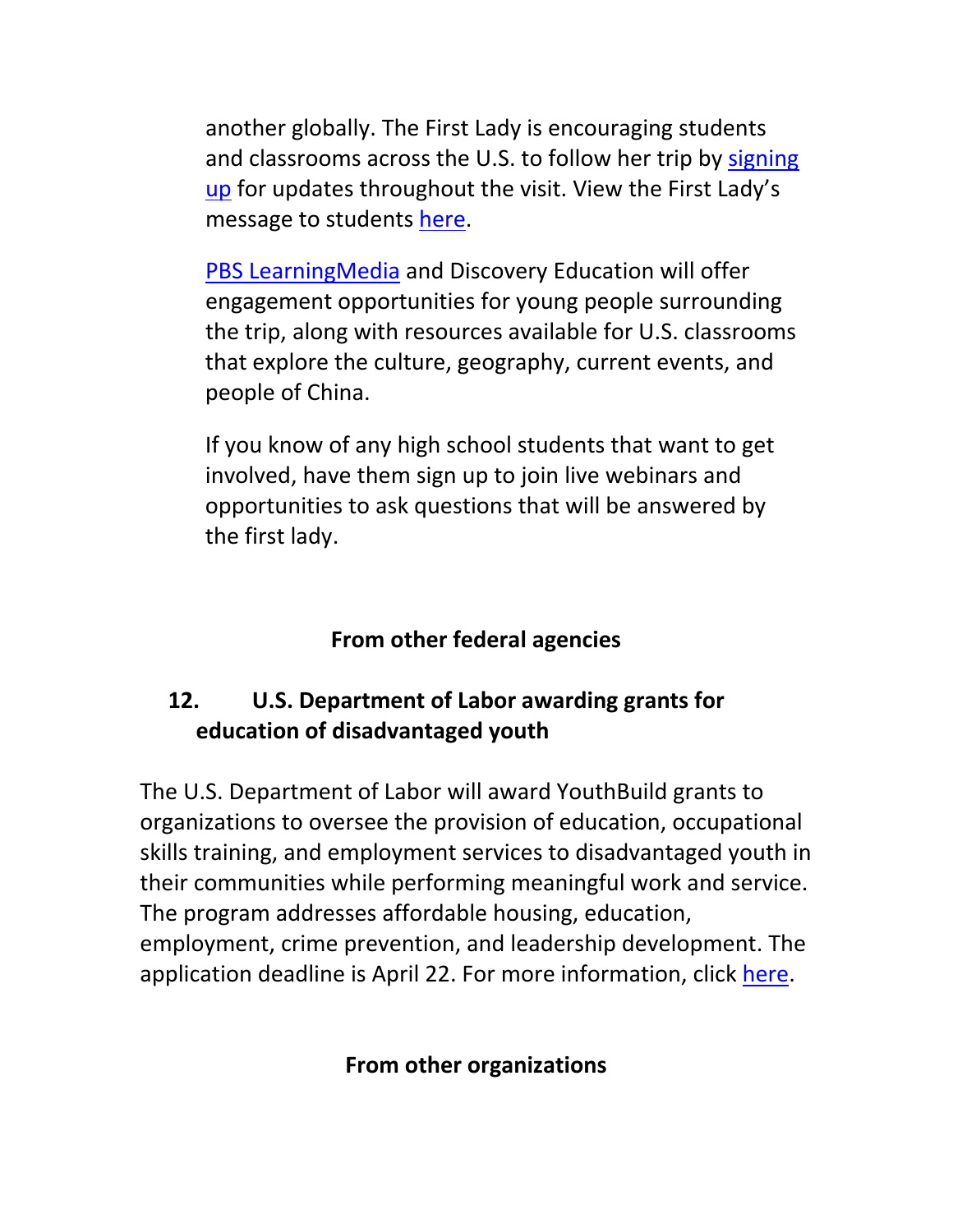# **13. College Board seeking nominations for Guidance and Admission Assembly Council**

The College Board is seeking nominations for two member positions on the Guidance and Admission Assembly Council. The committee is in search of experienced professionals who are knowledgeable about College Board programs and services. Individuals who have been active volunteers in College Board regional activities might be particularly well qualified for nomination. Information about the council and nomination forms are available here. The nomination deadline is **April 22**.

# **14. ResilientKids to hold workshop on mindfulness**

A Rhode Island nonprofit, ResilientKids, is working with 1,300 students in nine Rhode Island public schools, most of them in high-need districts, teaching mindfulness and yoga as part of the school day. Students and teachers report excellent results ‐ increased focus, reduced stress, fewer behavioral referrals.

ResilientKids is offering a workshop for teachers, principals, social workers, parents, guidance counselors, psychologists, and school nurses, featuring two national leaders in mindfulness in education. The workshop has two goals: explore the concept of mindfulness and how it can be applied to support adults working in your school, and engage in hands‐on learning about mindfulness concepts and techniques.

The workshop will take place on Friday, **April 11**, from 8 a.m. to noon, at the Squantum Association, 947 Veterans Memorial Parkway, East Providence.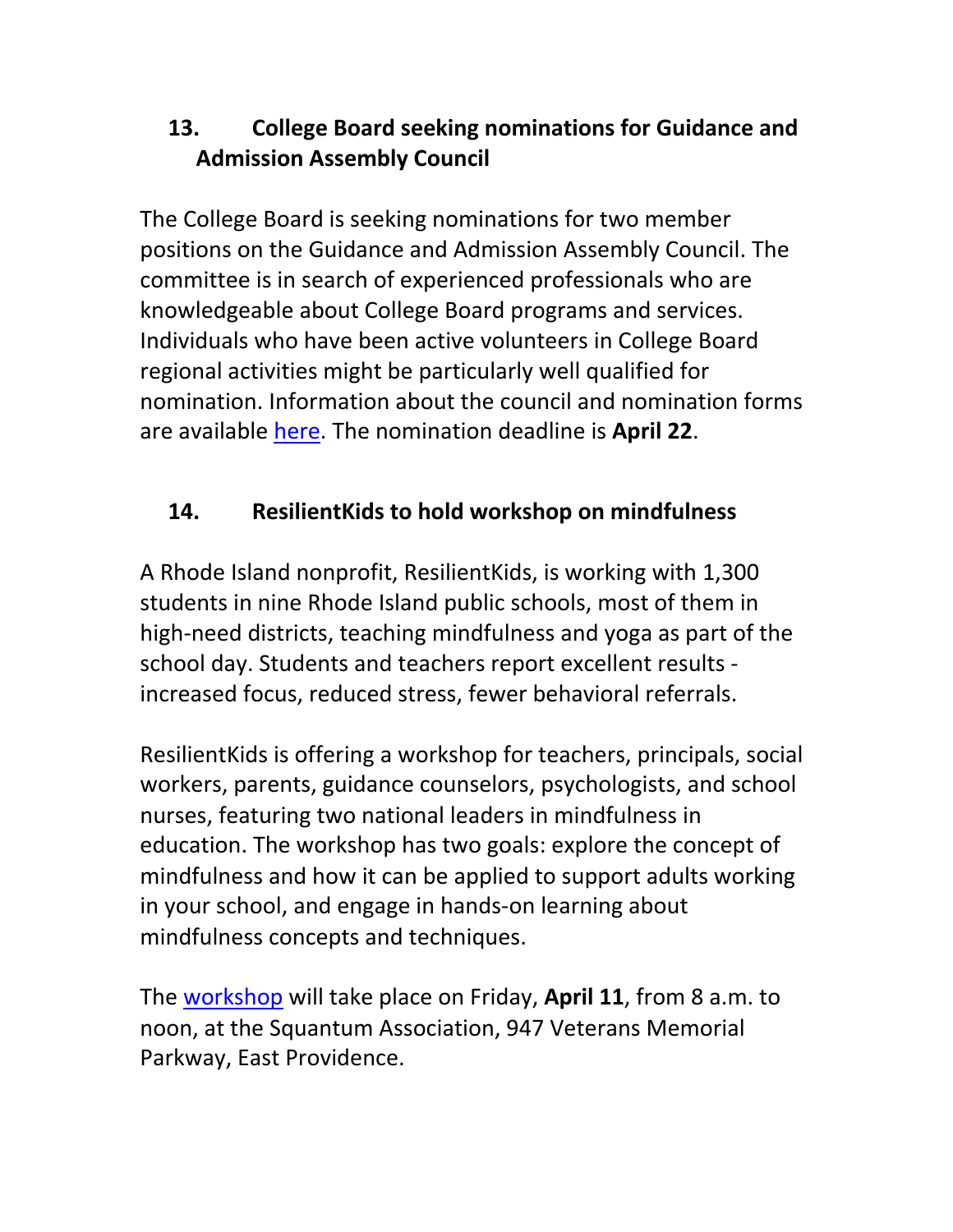To learn more about ResilientKids, see:

http://www.resilientkids.org

# **15. Boston Globe offers classroom materials to Rhode Island educators**

Please see this message from The Boston Globe:

The Boston Globe News in Education (NIE) program is pleased to extend an exciting offer to Rhode Island educators and their students.

Thanks to the generosity of private donors and corporate sponsors, Boston Globe NIE digital classroom subscriptions and educational resources are available free of charge to Rhode Island teachers in kindergarten through grade 12.

Teachers can register for their free Globe NIE subscriptions at:

http://nieonline.com/bostonglobe/order.cfm.

The registration process is quick and easy. Once registered, teachers and their students will have 24/7 access to the following:

- The Boston Globe e-paper, which includes translation into 12 languages and the ability to listen to individual articles
- BostonGlobe.com, which includes archived articles from 1872 to present.